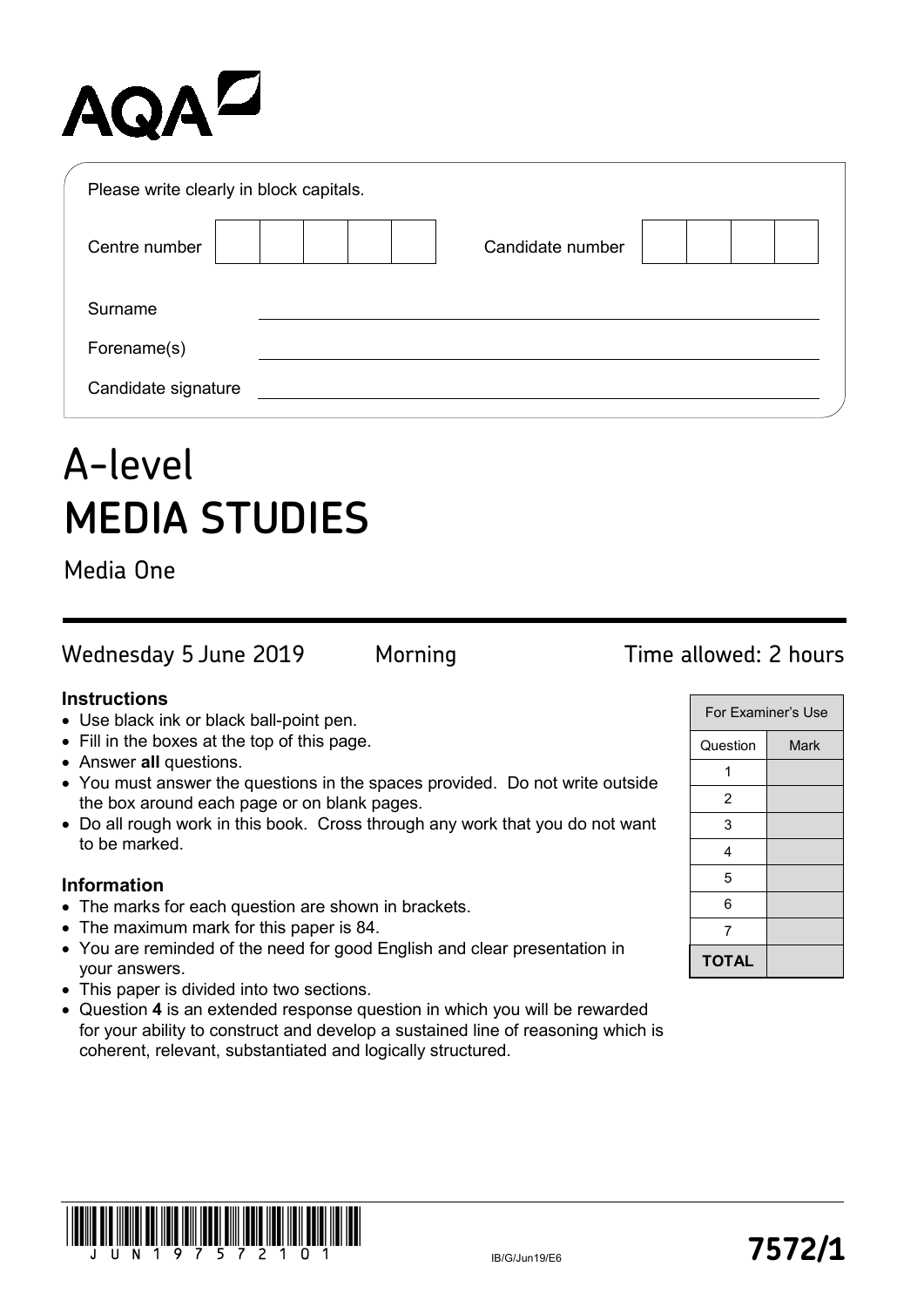|             | Section A - Media Language and Media Representations                                      |
|-------------|-------------------------------------------------------------------------------------------|
|             | Answer all questions in the spaces provided.                                              |
|             | You are advised to spend around 70 minutes on this section.                               |
| $\mathbf 1$ | Figure 1 shows an album launch poster for Marissa Saroca.                                 |
|             | Figure 1 Album launch poster                                                              |
|             | The following figure cannot be reproduced here due to third-party copyright restrictions. |
|             |                                                                                           |
|             |                                                                                           |
|             |                                                                                           |
|             |                                                                                           |
|             |                                                                                           |
|             |                                                                                           |
|             |                                                                                           |
|             |                                                                                           |
|             |                                                                                           |
|             |                                                                                           |
|             |                                                                                           |
|             |                                                                                           |
|             |                                                                                           |
|             |                                                                                           |
|             |                                                                                           |
|             |                                                                                           |
|             |                                                                                           |
|             |                                                                                           |



*Do not write outside the*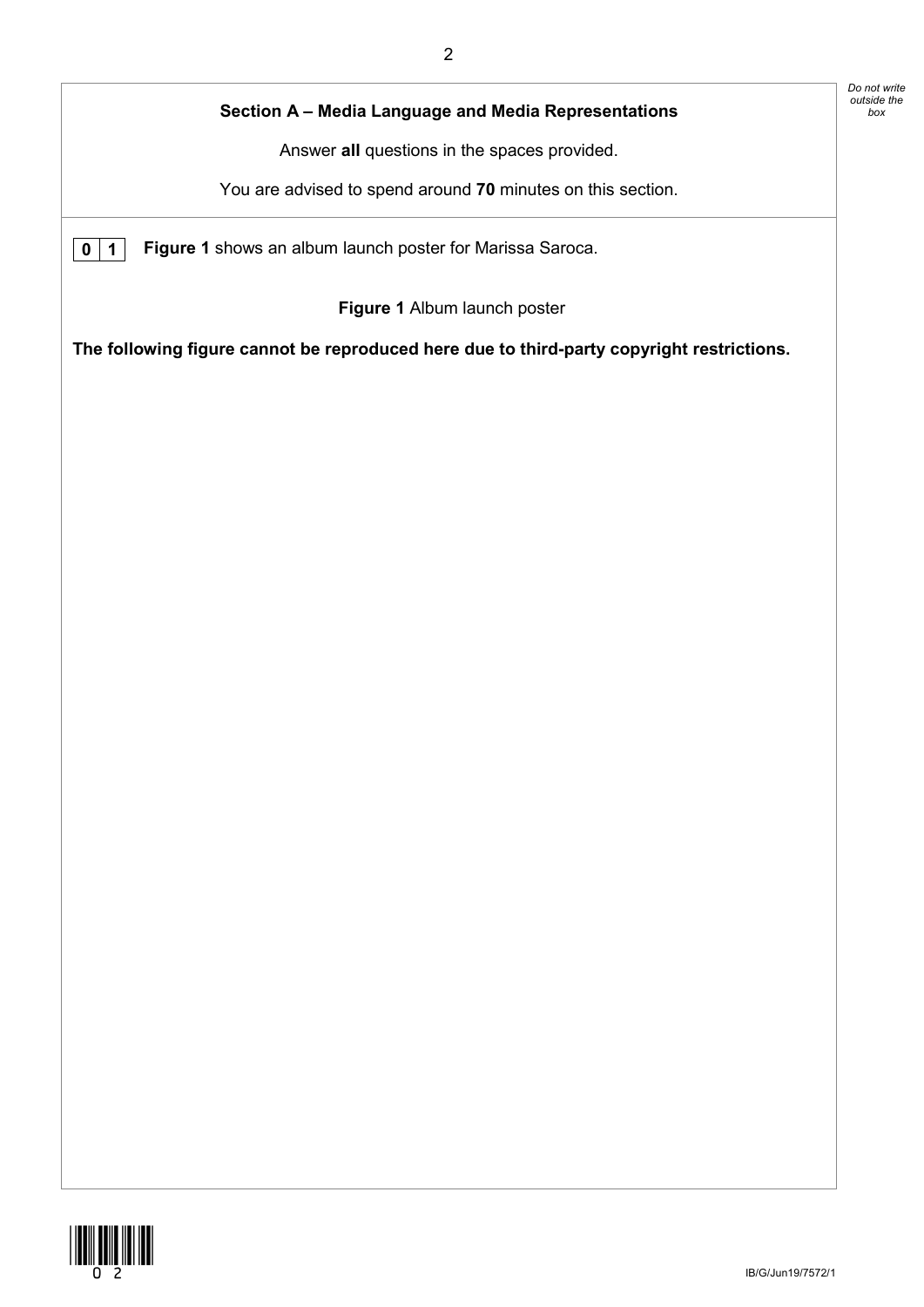| Analyse how media language constructs meaning in Figure 1. | [8 marks] |
|------------------------------------------------------------|-----------|
|                                                            |           |
|                                                            |           |
|                                                            |           |
|                                                            |           |
|                                                            |           |
|                                                            |           |
|                                                            |           |
|                                                            |           |
|                                                            |           |
|                                                            |           |
|                                                            |           |
|                                                            |           |
|                                                            |           |

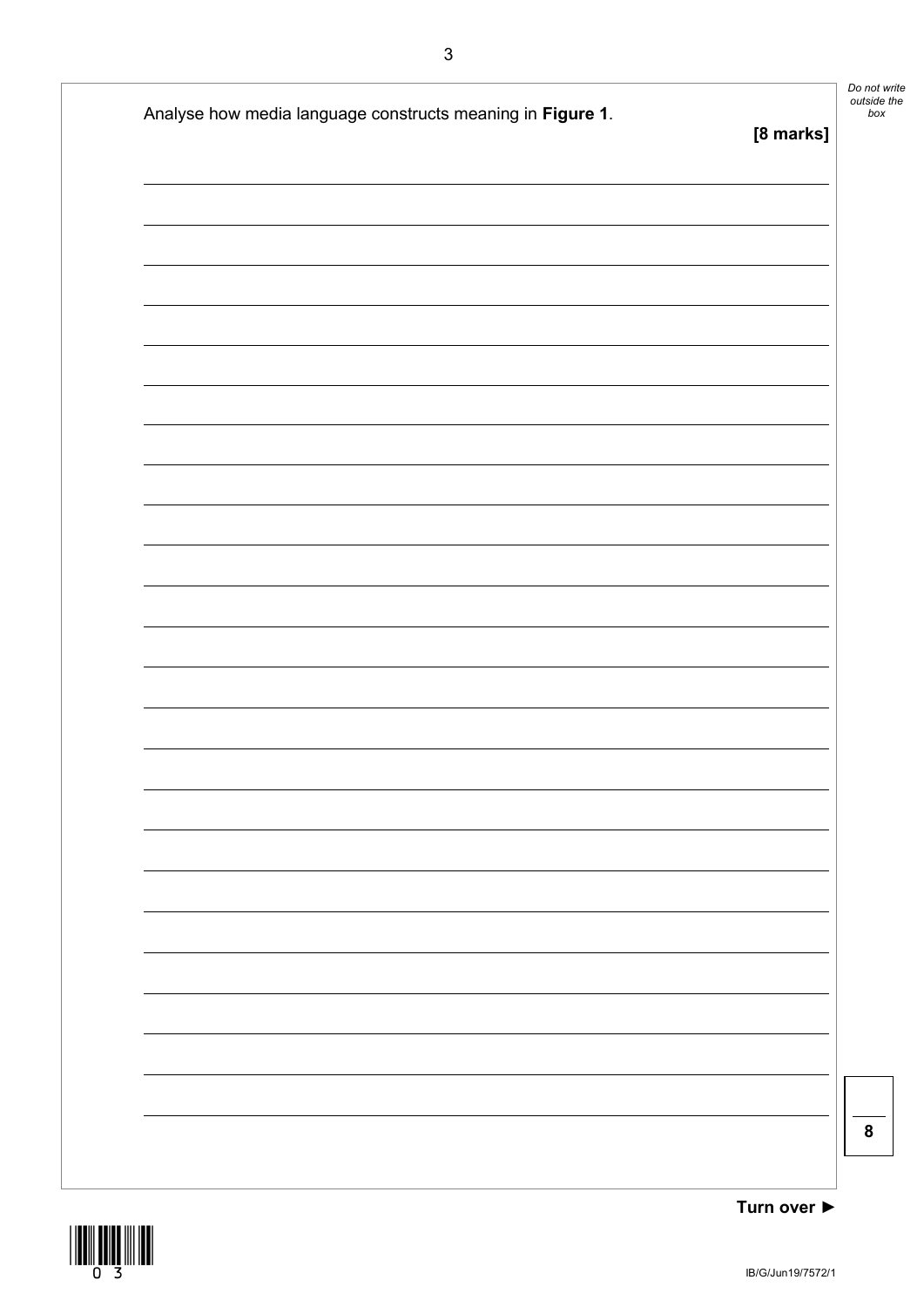| $\overline{2}$<br>$\mathbf 0$ | Explain how representations of musical artists and their work communicate information<br>about their cultural and political contexts. | Do not write<br>outside the<br>box |
|-------------------------------|---------------------------------------------------------------------------------------------------------------------------------------|------------------------------------|
|                               | Your answer should refer to Figure 1 and the Close Study Product, Common's Letter to                                                  |                                    |
|                               | the Free.<br>[12 marks]                                                                                                               |                                    |
|                               |                                                                                                                                       |                                    |
|                               |                                                                                                                                       |                                    |
|                               |                                                                                                                                       |                                    |
|                               |                                                                                                                                       |                                    |
|                               |                                                                                                                                       |                                    |
|                               |                                                                                                                                       |                                    |
|                               |                                                                                                                                       |                                    |
|                               |                                                                                                                                       |                                    |
|                               |                                                                                                                                       |                                    |
|                               |                                                                                                                                       |                                    |
|                               |                                                                                                                                       |                                    |
|                               |                                                                                                                                       |                                    |
|                               |                                                                                                                                       |                                    |
|                               |                                                                                                                                       |                                    |
|                               |                                                                                                                                       |                                    |
|                               |                                                                                                                                       |                                    |
|                               |                                                                                                                                       |                                    |
|                               |                                                                                                                                       |                                    |
|                               |                                                                                                                                       |                                    |
|                               |                                                                                                                                       |                                    |
|                               |                                                                                                                                       |                                    |
|                               |                                                                                                                                       |                                    |
|                               |                                                                                                                                       |                                    |

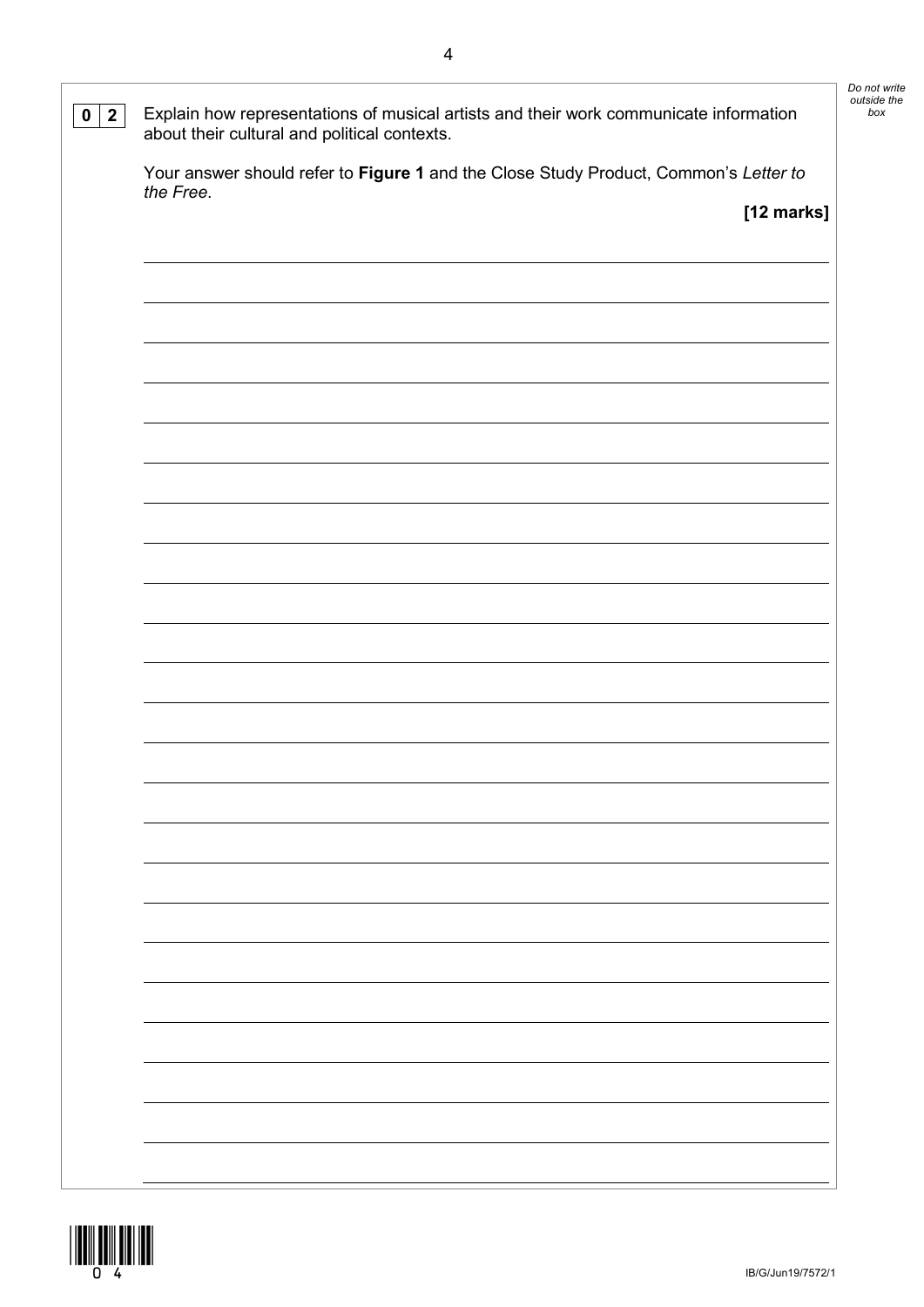|                                 |             | Do not write<br>outside the<br>box |
|---------------------------------|-------------|------------------------------------|
|                                 |             |                                    |
|                                 |             |                                    |
|                                 |             |                                    |
|                                 |             |                                    |
|                                 |             |                                    |
|                                 |             |                                    |
|                                 |             |                                    |
|                                 |             |                                    |
|                                 |             |                                    |
|                                 |             |                                    |
|                                 |             |                                    |
|                                 |             | 12                                 |
|                                 |             |                                    |
|                                 |             |                                    |
|                                 |             |                                    |
|                                 |             |                                    |
|                                 |             |                                    |
|                                 |             |                                    |
| Turn over for the next question |             |                                    |
|                                 |             |                                    |
|                                 |             |                                    |
|                                 |             |                                    |
|                                 |             |                                    |
|                                 |             |                                    |
|                                 |             |                                    |
|                                 |             |                                    |
|                                 | Turn over ▶ |                                    |

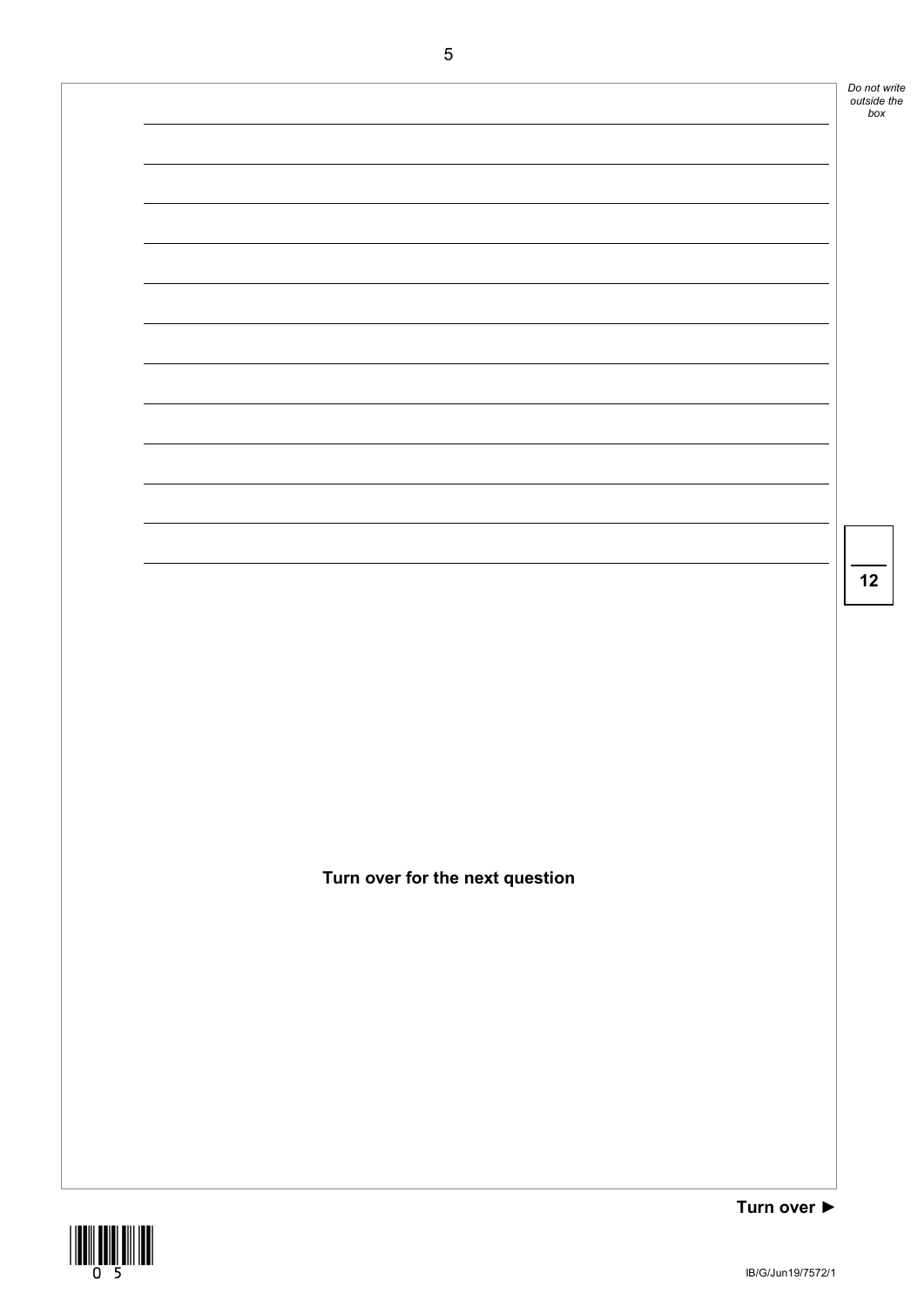| [9 marks] | Product Billie Jean in your answer. |
|-----------|-------------------------------------|
|           |                                     |
|           |                                     |
|           |                                     |
|           |                                     |
|           |                                     |
|           |                                     |
|           |                                     |
|           |                                     |
|           |                                     |
|           |                                     |
|           |                                     |
|           |                                     |
|           |                                     |
|           |                                     |
|           |                                     |
|           |                                     |
|           |                                     |
|           |                                     |
|           |                                     |
|           |                                     |
|           |                                     |
|           |                                     |
|           |                                     |
|           |                                     |
|           |                                     |
|           |                                     |
|           |                                     |
|           |                                     |
|           |                                     |
|           |                                     |
|           |                                     |
|           |                                     |

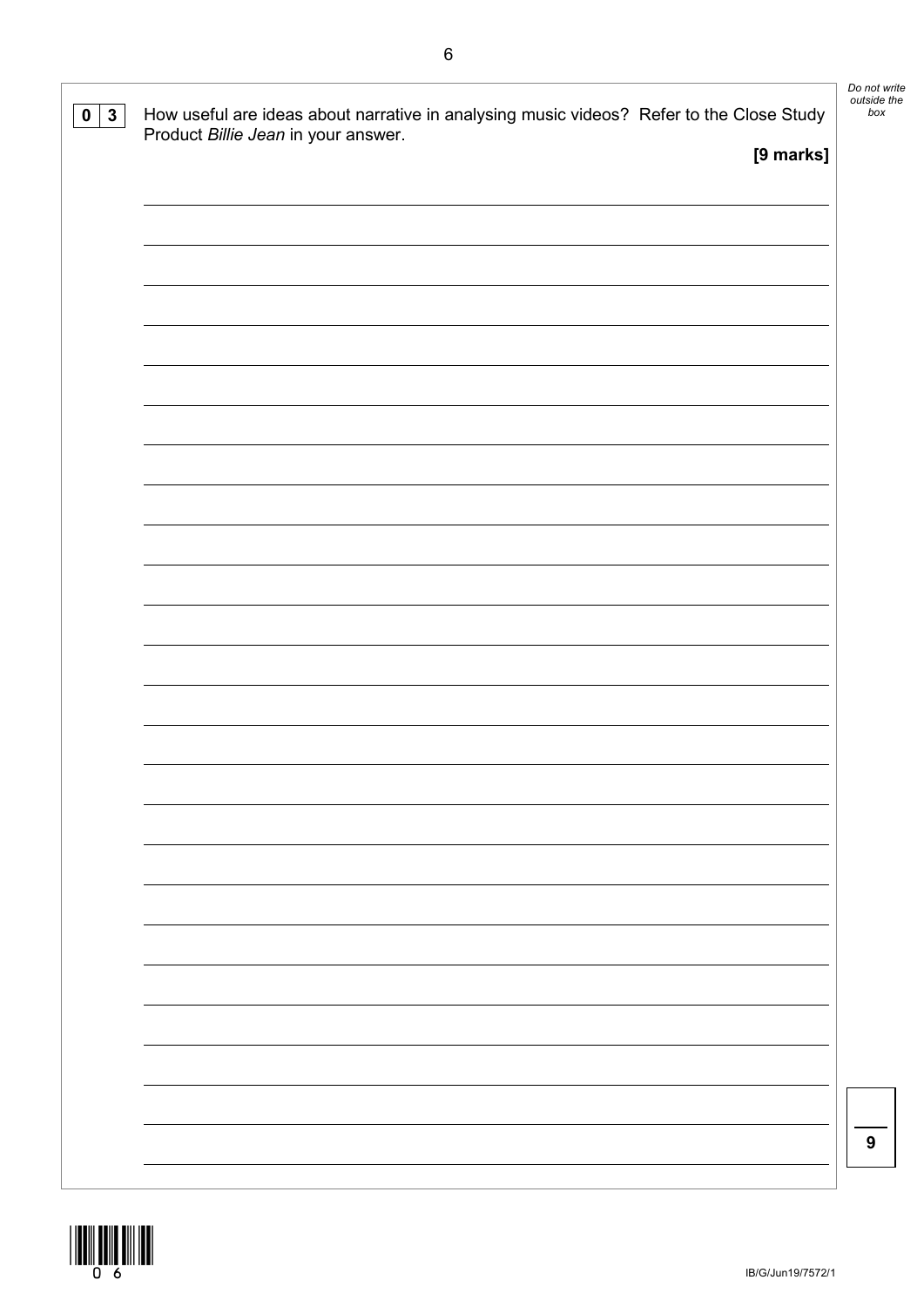| 4 | Judith Butler describes gender as "an identity instituted through a stylized repetition of<br>acts". In other words it is something learnt through repeated performance.                                                        |
|---|---------------------------------------------------------------------------------------------------------------------------------------------------------------------------------------------------------------------------------|
|   | How useful is this idea in understanding how gender is represented in marketing and<br>advertising products? Refer in detail to the Close Study Products Maybelline 'That Boss<br>Life part 1' and the Score hair cream advert. |
|   | [20 marks]                                                                                                                                                                                                                      |
|   |                                                                                                                                                                                                                                 |
|   |                                                                                                                                                                                                                                 |
|   |                                                                                                                                                                                                                                 |
|   |                                                                                                                                                                                                                                 |
|   |                                                                                                                                                                                                                                 |
|   |                                                                                                                                                                                                                                 |
|   |                                                                                                                                                                                                                                 |
|   |                                                                                                                                                                                                                                 |
|   |                                                                                                                                                                                                                                 |
|   |                                                                                                                                                                                                                                 |
|   |                                                                                                                                                                                                                                 |
|   |                                                                                                                                                                                                                                 |
|   |                                                                                                                                                                                                                                 |
|   |                                                                                                                                                                                                                                 |
|   |                                                                                                                                                                                                                                 |
|   |                                                                                                                                                                                                                                 |
|   |                                                                                                                                                                                                                                 |
|   |                                                                                                                                                                                                                                 |
|   |                                                                                                                                                                                                                                 |
|   |                                                                                                                                                                                                                                 |
|   |                                                                                                                                                                                                                                 |
|   |                                                                                                                                                                                                                                 |
|   |                                                                                                                                                                                                                                 |
|   |                                                                                                                                                                                                                                 |
|   |                                                                                                                                                                                                                                 |

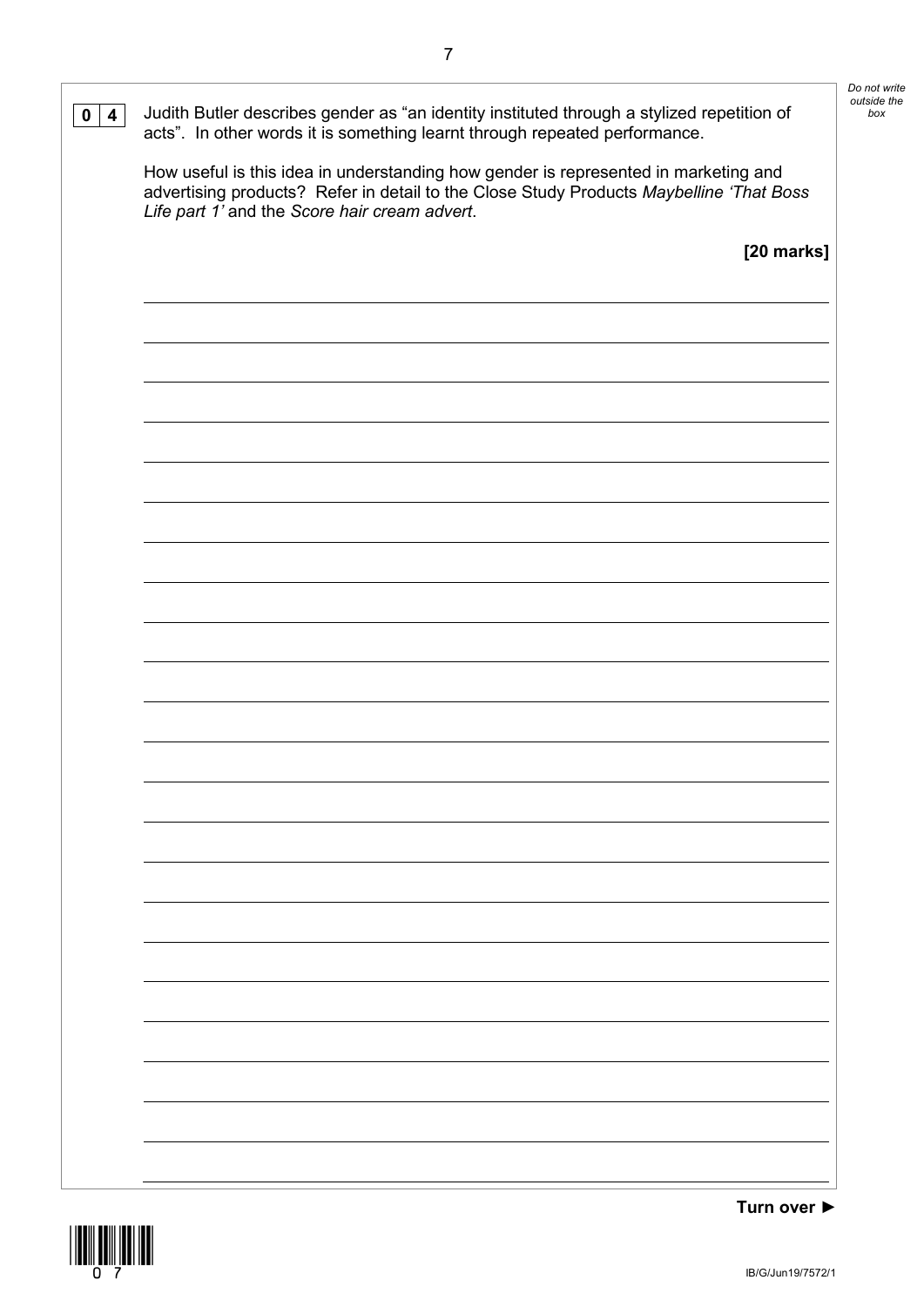

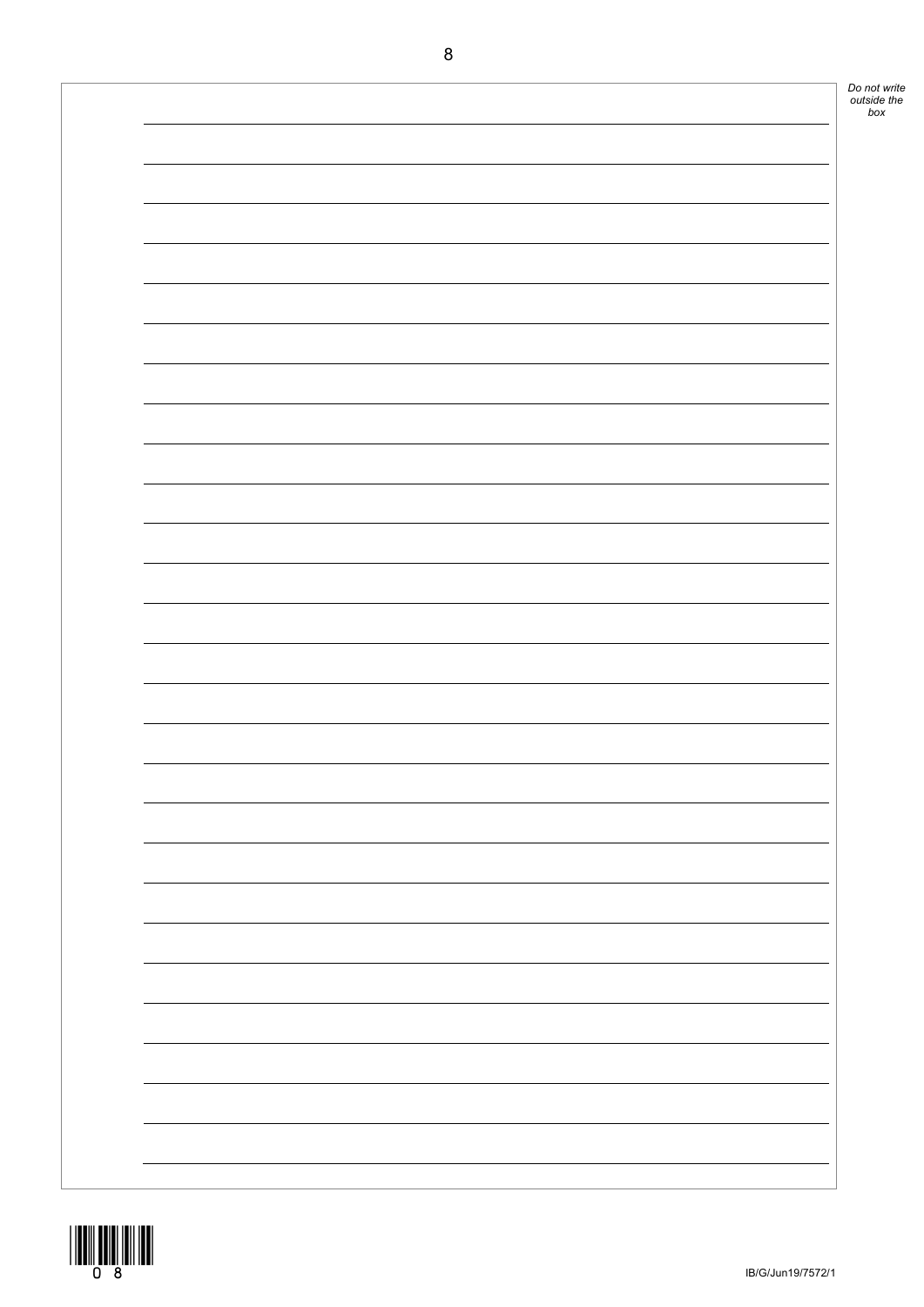**Turn over ►** *Do not write outside the box* **20 Turn over for the next section**

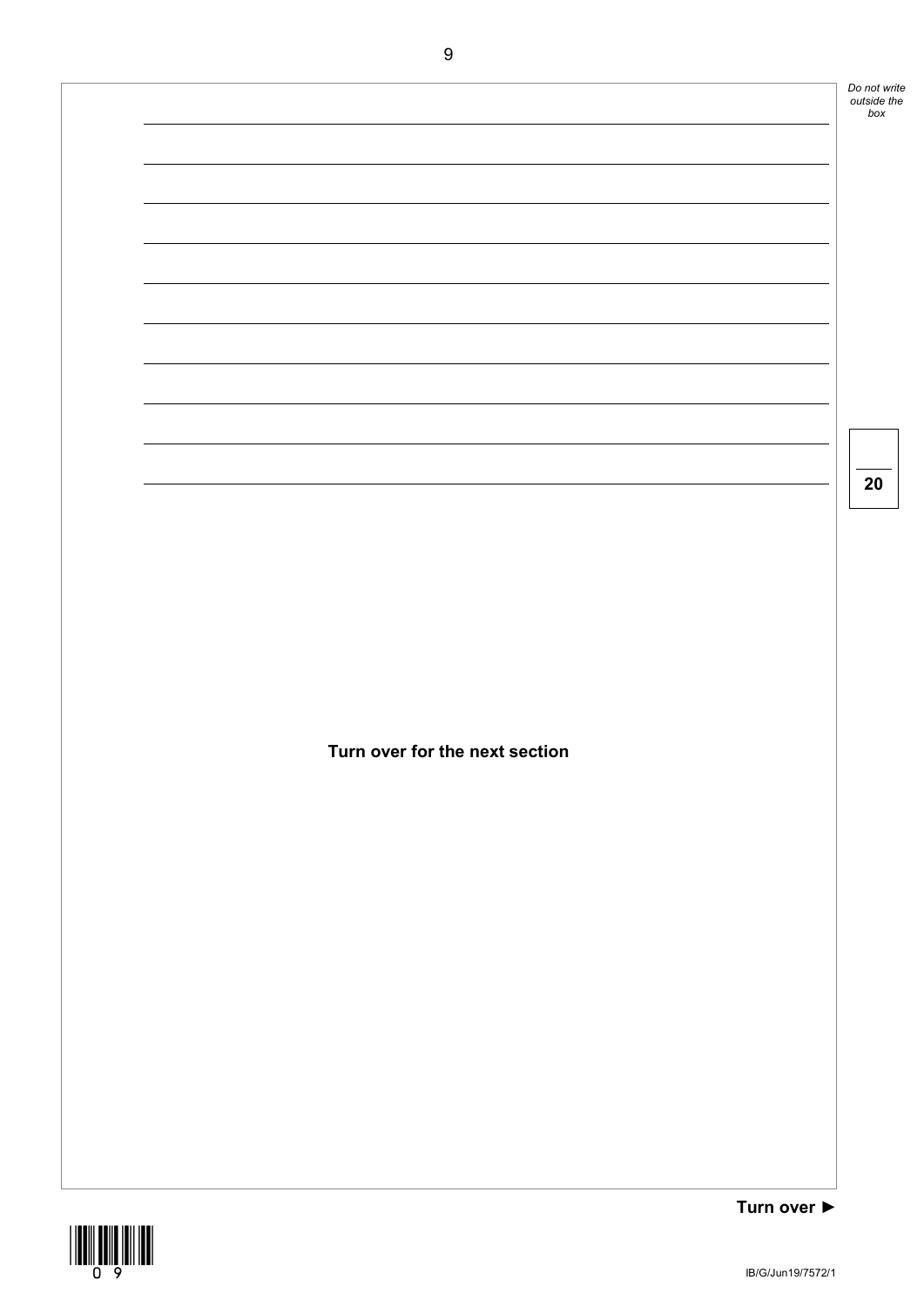|                            |                                                                                                                         |           | Do not write |
|----------------------------|-------------------------------------------------------------------------------------------------------------------------|-----------|--------------|
|                            | Section B - Media Industries and Media Audiences                                                                        |           | outside the  |
|                            | Answer all questions in the spaces provided.                                                                            |           |              |
|                            | You are advised to spend around 50 minutes on this section.                                                             |           |              |
| $5\phantom{.0}$<br>0<br>1  | The following are terms relating to cultural industries:                                                                |           |              |
|                            | A. vertical integration<br><b>B.</b> media conglomerate<br>C. diversification.                                          |           |              |
|                            | Write A, B or C in the box next to the definition that matches each of these three terms.<br>Use each letter only once. |           |              |
|                            |                                                                                                                         | [3 marks] |              |
|                            | A company owns different businesses in the same chain of<br>production and distribution.                                |           |              |
|                            | A company owns several businesses of the same value.                                                                    |           |              |
|                            | A company owns numerous companies involved in mass media<br>enterprises.                                                |           |              |
|                            | A company that operates globally, across continents.                                                                    |           |              |
|                            | A corporate strategy to enter into a new market or industry in which<br>the business doesn't currently operate.         |           |              |
|                            | A corporate strategy to increase control over one particular media<br>domain, eg film or television.                    |           |              |
|                            |                                                                                                                         |           |              |
| $0 \mid 5$<br>$\mathbf{2}$ | What is meant by the term 'fandom'? Identify two examples of fandom in action.                                          | [3 marks] |              |
|                            |                                                                                                                         |           |              |
|                            |                                                                                                                         |           |              |
|                            |                                                                                                                         |           |              |
|                            |                                                                                                                         |           |              |
|                            |                                                                                                                         |           |              |
|                            |                                                                                                                         |           |              |
|                            |                                                                                                                         |           | 6            |
|                            |                                                                                                                         |           |              |

10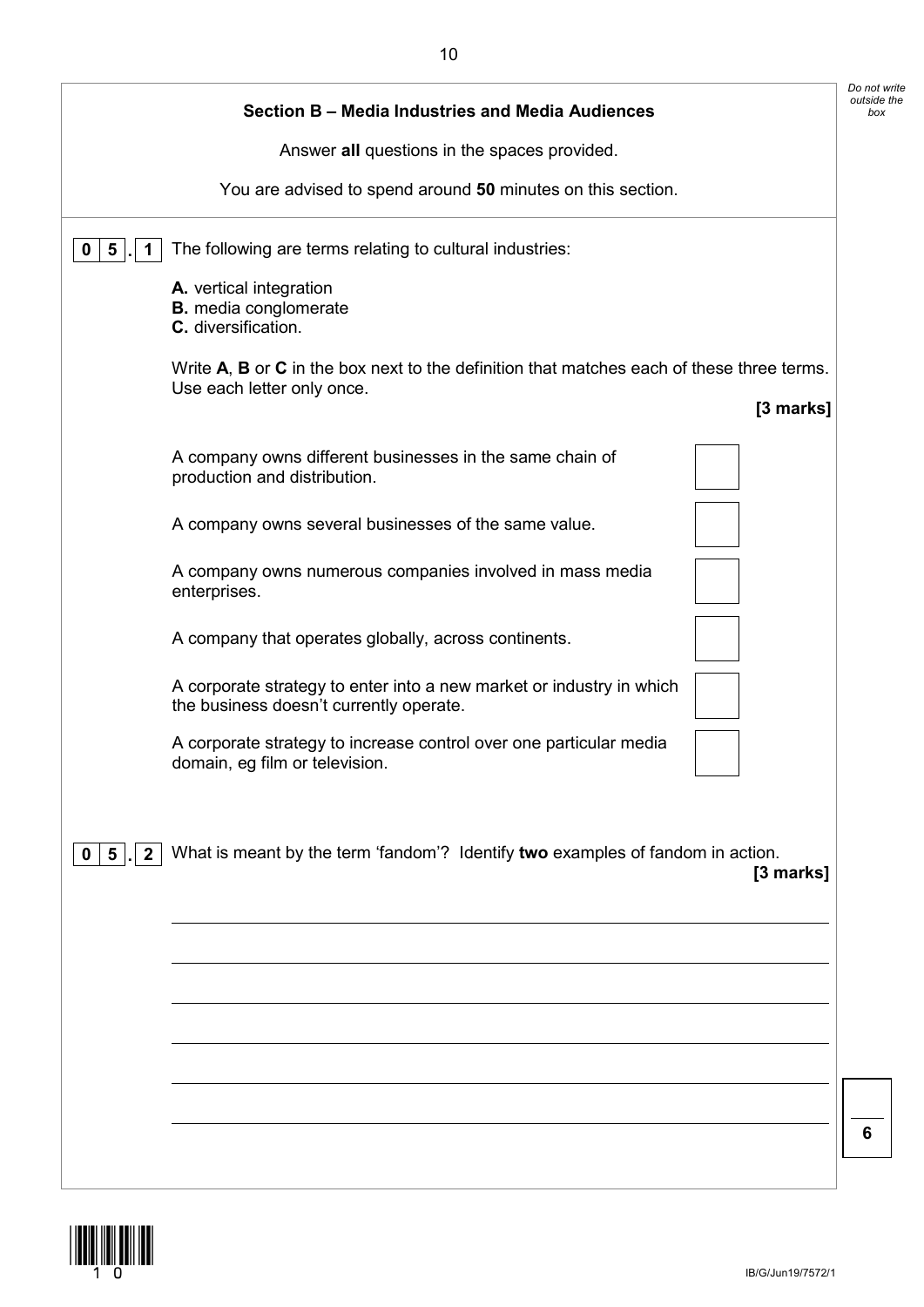| 0   6 | Explain how independent films are produced and distributed. Refer to the Close Study<br>Product Chicken in your response. | [9 marks] | Do not write<br>outside the<br>box |
|-------|---------------------------------------------------------------------------------------------------------------------------|-----------|------------------------------------|
|       |                                                                                                                           |           |                                    |
|       |                                                                                                                           |           |                                    |
|       |                                                                                                                           |           |                                    |
|       |                                                                                                                           |           |                                    |
|       |                                                                                                                           |           |                                    |
|       |                                                                                                                           |           |                                    |
|       |                                                                                                                           |           |                                    |
|       |                                                                                                                           |           |                                    |
|       |                                                                                                                           |           |                                    |
|       |                                                                                                                           |           | 9                                  |



11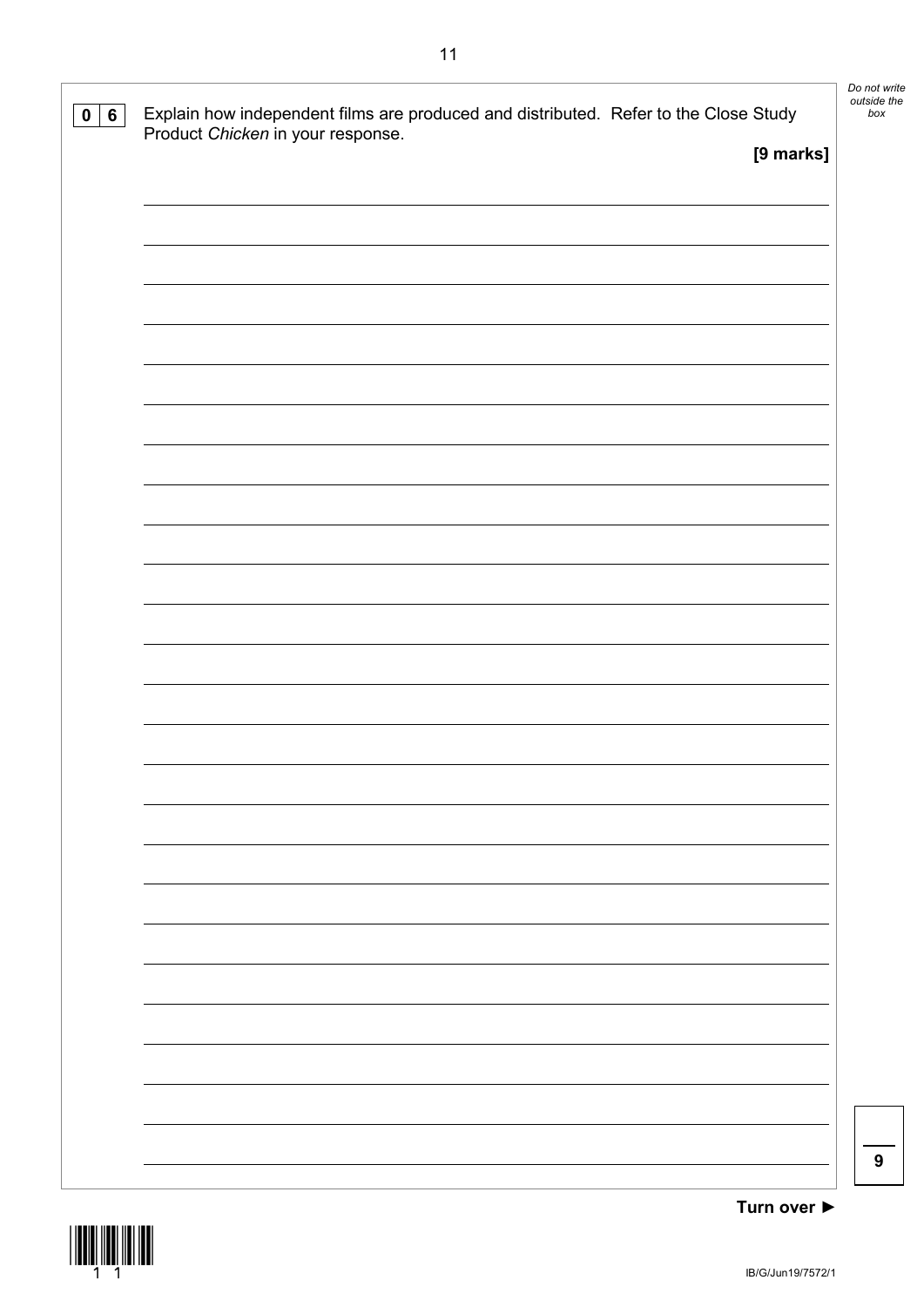| $\overline{7}$ | "Media audiences always respond to media products in the way that producers intended."                                                                         |            | Do not write<br>outside the<br>box |
|----------------|----------------------------------------------------------------------------------------------------------------------------------------------------------------|------------|------------------------------------|
|                | To what extent do you agree with this statement? In your answer, refer to your Close<br>Study Products War of the Worlds (1938) and The Surgery (BBC Radio 1). |            |                                    |
|                |                                                                                                                                                                | [20 marks] |                                    |
|                |                                                                                                                                                                |            |                                    |
|                |                                                                                                                                                                |            |                                    |
|                |                                                                                                                                                                |            |                                    |
|                |                                                                                                                                                                |            |                                    |
|                |                                                                                                                                                                |            |                                    |
|                |                                                                                                                                                                |            |                                    |
|                |                                                                                                                                                                |            |                                    |
|                |                                                                                                                                                                |            |                                    |
|                |                                                                                                                                                                |            |                                    |
|                |                                                                                                                                                                |            |                                    |
|                |                                                                                                                                                                |            |                                    |
|                |                                                                                                                                                                |            |                                    |
|                |                                                                                                                                                                |            |                                    |
|                |                                                                                                                                                                |            |                                    |
|                |                                                                                                                                                                |            |                                    |
|                |                                                                                                                                                                |            |                                    |
|                |                                                                                                                                                                |            |                                    |
|                |                                                                                                                                                                |            |                                    |
|                |                                                                                                                                                                |            |                                    |

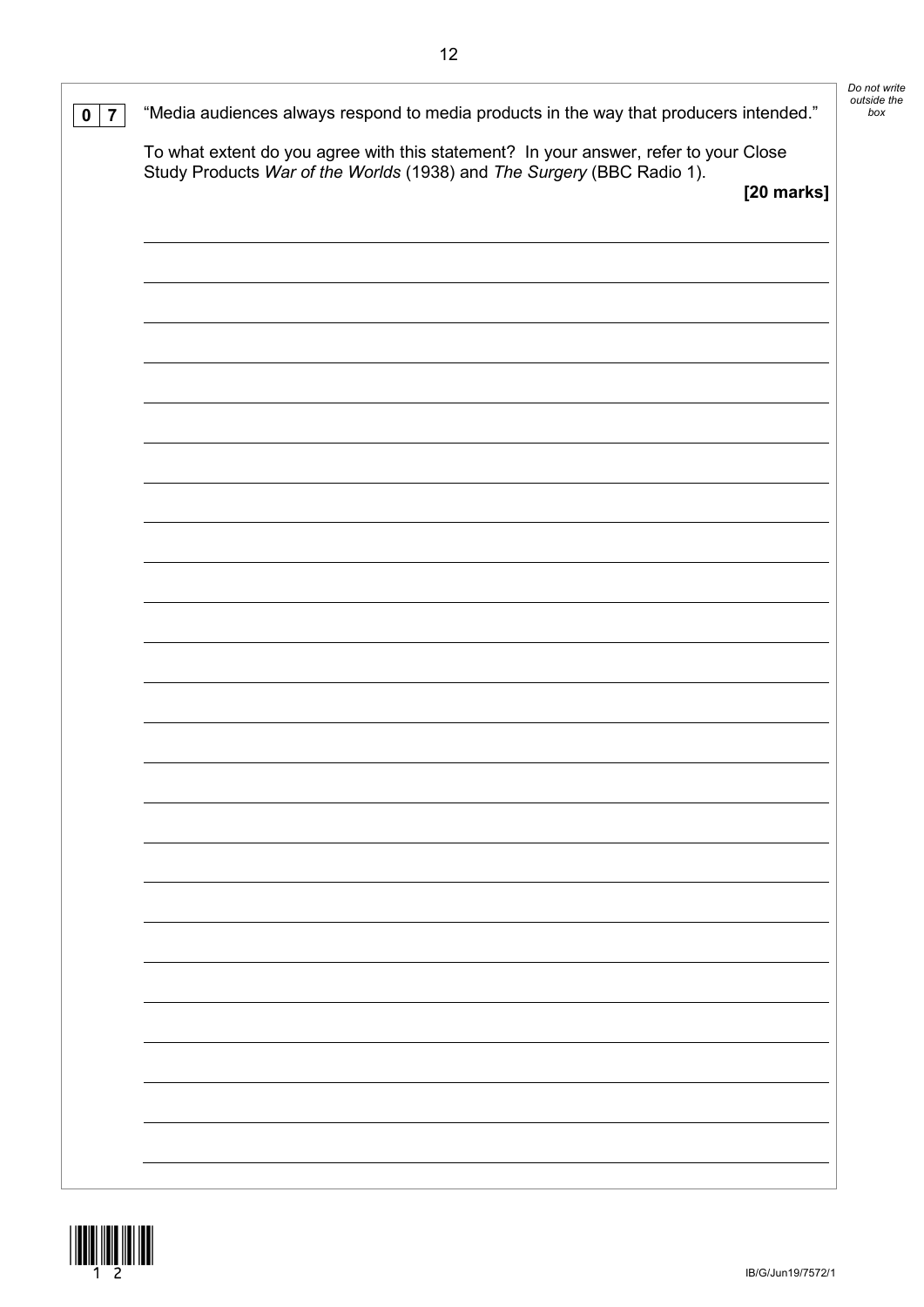

**Turn over ►**

*box*

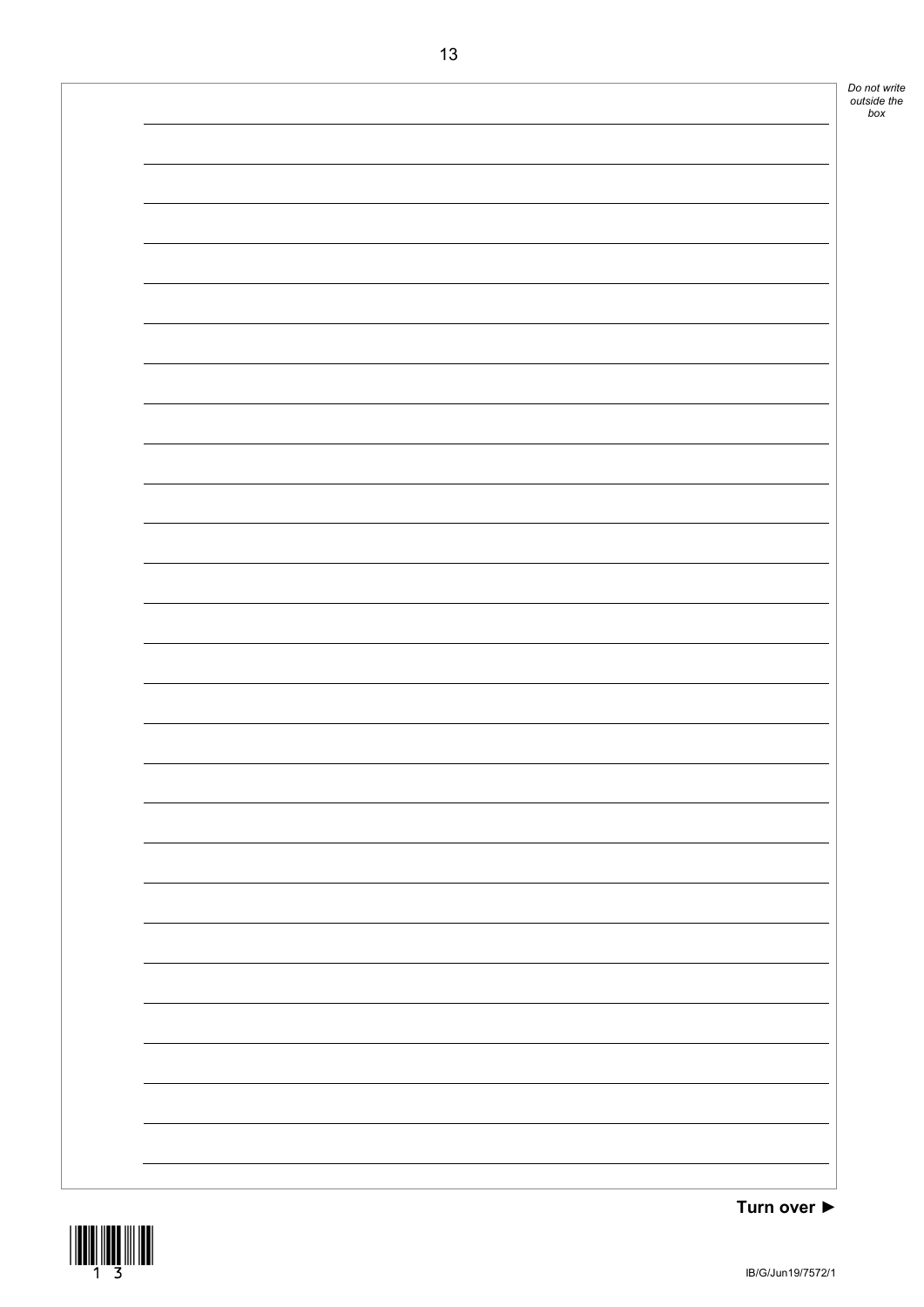*Do not write outside the box* **20 END OF QUESTIONS**

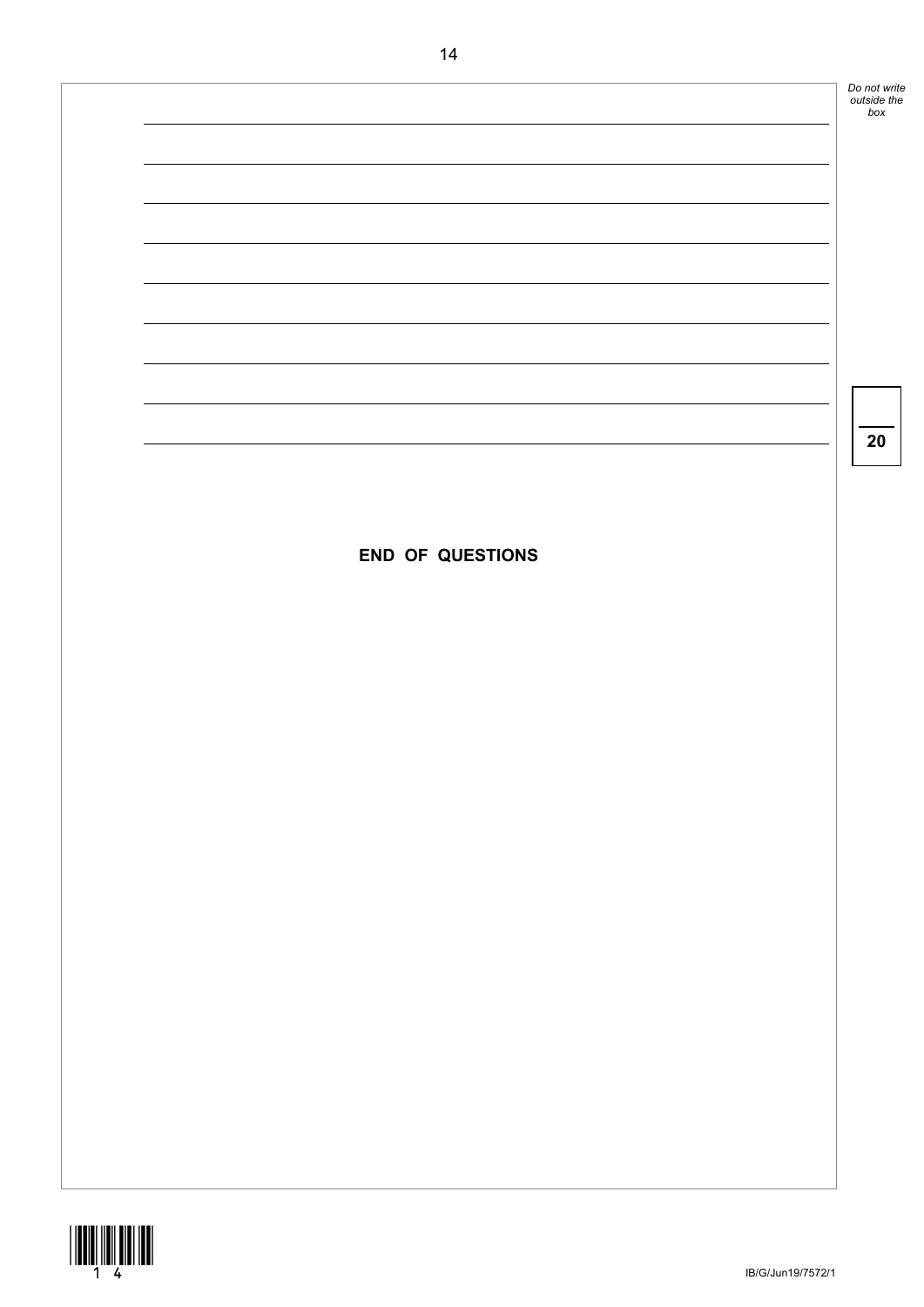